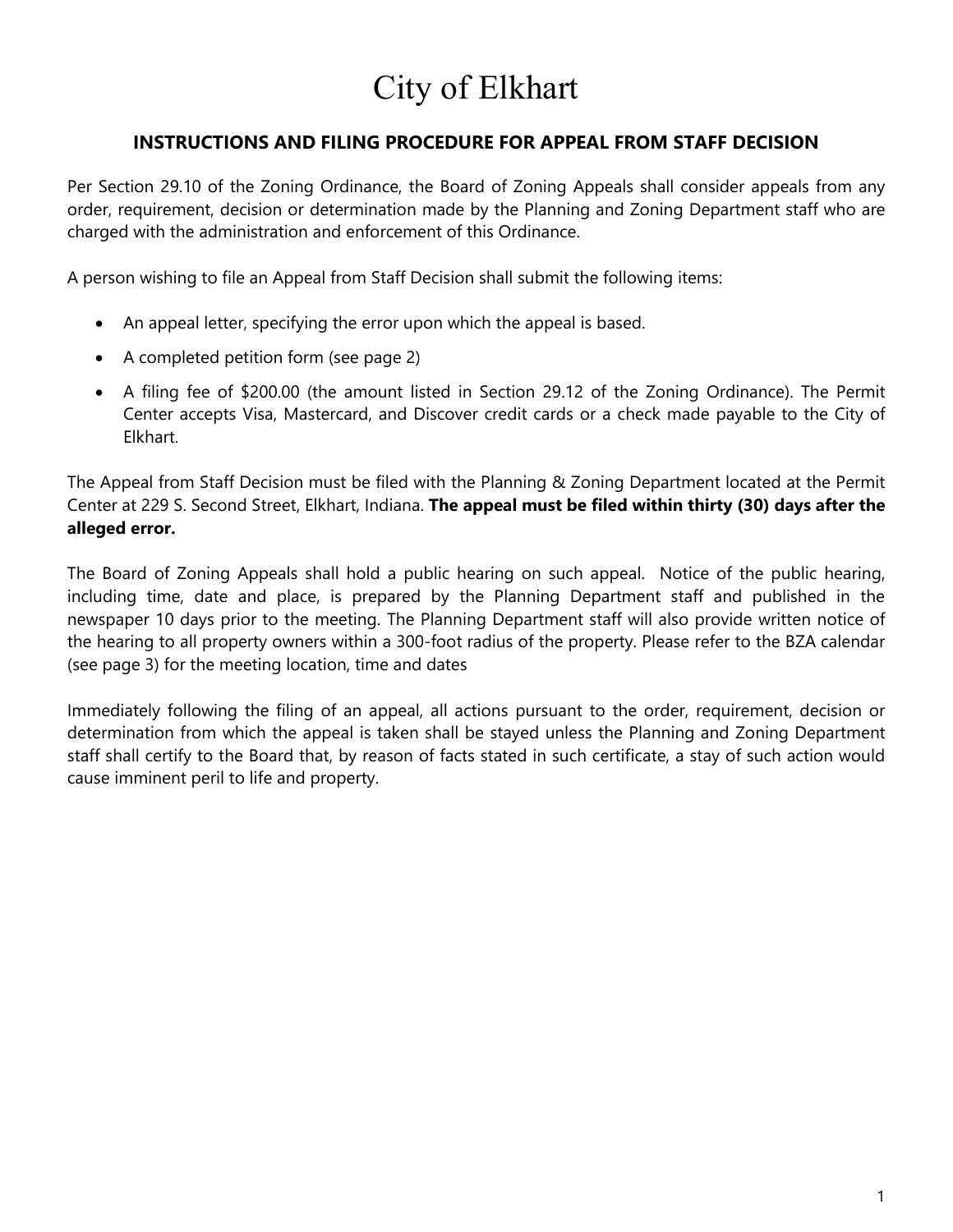| <b>PETITION #:</b> |
|--------------------|
|--------------------|

## **PETITION for APPEAL to the BOARD of ZONING APPEALS**

| <b>PETITION TYPE:</b>                                                                                                                                                                                                                              |                                                                                                      |
|----------------------------------------------------------------------------------------------------------------------------------------------------------------------------------------------------------------------------------------------------|------------------------------------------------------------------------------------------------------|
| Developmental Variance <b>Common Stam Stam Decition</b>                                                                                                                                                                                            |                                                                                                      |
|                                                                                                                                                                                                                                                    | Use Variance <b>Conservation</b> Special Exception <b>Conservational Use</b>                         |
|                                                                                                                                                                                                                                                    |                                                                                                      |
| Mailing Address: 1988 Contract Contract Contract Contract Contract Contract Contract Contract Contract Contract Contract Contract Contract Contract Contract Contract Contract Contract Contract Contract Contract Contract Co                     |                                                                                                      |
|                                                                                                                                                                                                                                                    |                                                                                                      |
|                                                                                                                                                                                                                                                    | Contact Person: 2008 Contact Person: 2008 Contact Person: 2008 Contact Person: 2008 Contact Person:  |
|                                                                                                                                                                                                                                                    |                                                                                                      |
|                                                                                                                                                                                                                                                    |                                                                                                      |
|                                                                                                                                                                                                                                                    |                                                                                                      |
|                                                                                                                                                                                                                                                    |                                                                                                      |
|                                                                                                                                                                                                                                                    |                                                                                                      |
| NOTE: The petitioner is the legal property owner of record, or a certified representative, and agrees the above information<br>is accurate. Failure to provide a legal signature or accurate information will make this application null and void. |                                                                                                      |
|                                                                                                                                                                                                                                                    |                                                                                                      |
|                                                                                                                                                                                                                                                    |                                                                                                      |
| <b>STAFF USE ONLY:</b>                                                                                                                                                                                                                             |                                                                                                      |
|                                                                                                                                                                                                                                                    |                                                                                                      |
|                                                                                                                                                                                                                                                    | Staff Checklist for the applicant's submittal of a complete Petition to the Board of Appeals docket: |
| One copy of the Appeal Letter signed in ink by the owner of the property.                                                                                                                                                                          |                                                                                                      |
| A completed Petition form signed by the legal owner of record.                                                                                                                                                                                     |                                                                                                      |
| If any person other than the legal owner or the legal owner's attorney files the appeal,                                                                                                                                                           |                                                                                                      |
| written and signed authorization from the property owner must be supplied.                                                                                                                                                                         |                                                                                                      |
| A full and accurate legal description of the property.                                                                                                                                                                                             |                                                                                                      |
|                                                                                                                                                                                                                                                    | One to scale drawing of the property, measuring 11" x 17" or smaller. If larger than 11" x 17",      |
| 12 copies must be submitted.                                                                                                                                                                                                                       |                                                                                                      |
| Optional: any supplementary information the applicant may wish to include.                                                                                                                                                                         |                                                                                                      |
|                                                                                                                                                                                                                                                    |                                                                                                      |
|                                                                                                                                                                                                                                                    |                                                                                                      |